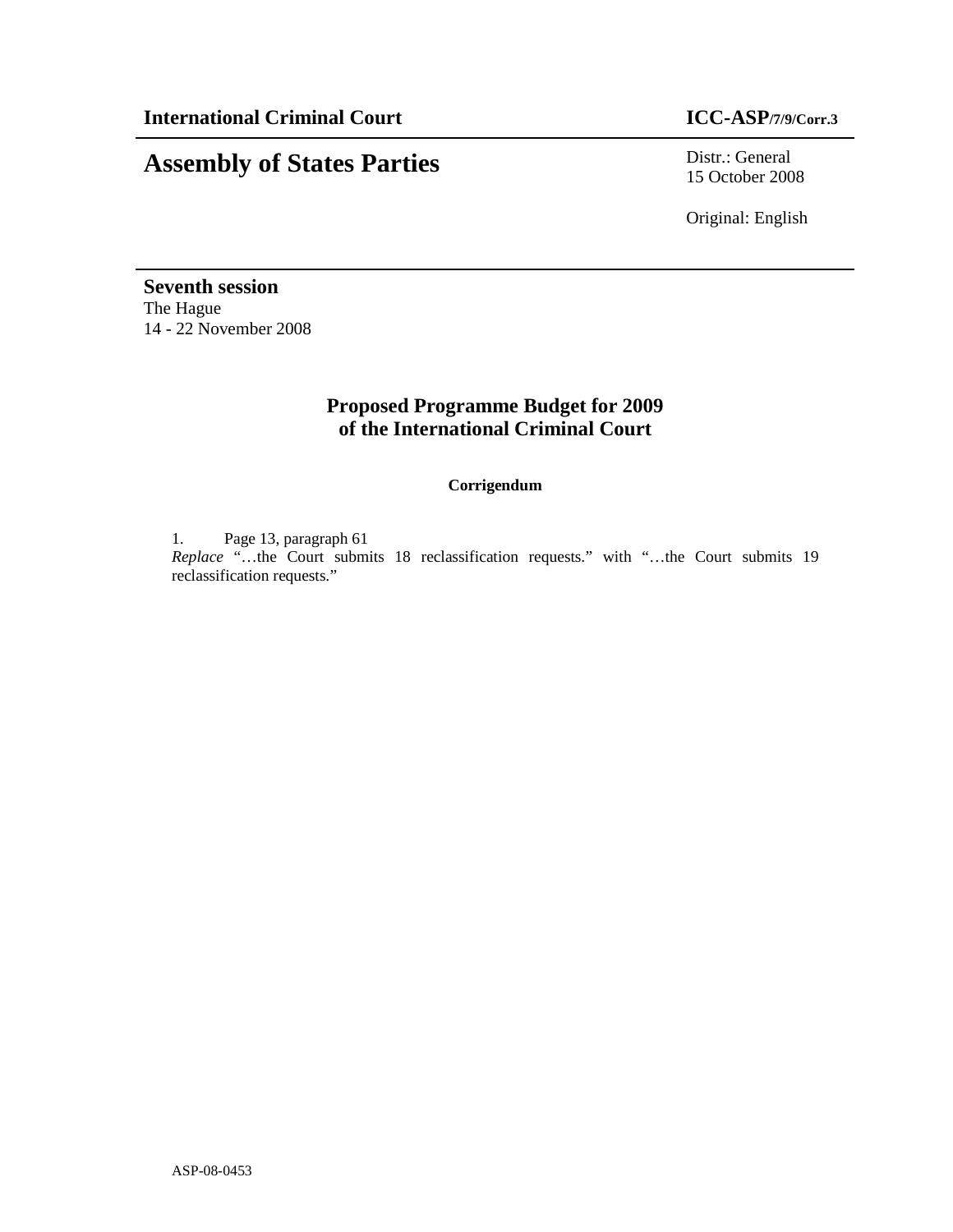| Table 6.                                               | Programme 1100: Proposed budget for 2009 |                       |         |                      |                       |         |                      |                       |         |                 |         |
|--------------------------------------------------------|------------------------------------------|-----------------------|---------|----------------------|-----------------------|---------|----------------------|-----------------------|---------|-----------------|---------|
| <b>The Presidency</b><br>(including NY Liaison Office) | Expenditure 2007                         |                       |         | Approved budget 2008 |                       |         | Proposed budget 2009 |                       |         | Resource growth |         |
|                                                        |                                          | (thousands of euros)  |         | (thousands of euros) |                       |         | (thousands of euros) |                       |         |                 |         |
|                                                        | Basic                                    | Situation-<br>related | Total   | <b>Basic</b>         | Situation-<br>related | Total   | Basic                | Situation-<br>related | Total   | Amount          | $\%$    |
| Judges                                                 | 1.345.9                                  |                       | 1.345.9 | 1,259.0              |                       | 1,259.0 | 1,002.0              |                       | 1,002.0 | $-257.0$        | $-20.4$ |
| Professional staff                                     | No breakdown available                   |                       | 740.3   |                      | 740.3                 | 803.8   |                      | 803.8                 | 63.5    | 8.6             |         |
| General Service staff                                  |                                          |                       | 272.2   |                      | 272.2                 | 302.7   |                      | 302.7                 | 30.5    | 11.2            |         |
| Subtotal staff                                         | 763.5                                    |                       | 763.5   | 1,012.5              |                       | 1,012.5 | 1,106.5              |                       | 1,106.5 | 94.0            | 9.3     |
| General temporary assistance                           | 186.6                                    |                       | 186.6   | 66.6                 |                       | 66.6    | 66.3                 |                       | 66.3    | $-0.3$          | $-0.5$  |
| Consultants                                            | 2.6                                      |                       | 2.6     | 26.4                 |                       | 26.4    | 16.2                 |                       | 16.2    | $-10.2$         | $-38.6$ |
| Subtotal other staff                                   | 189.2                                    |                       | 189.2   | 93.0                 |                       | 93.0    | 82.5                 |                       | 82.5    | $-10.5$         | $-11.3$ |
| Travel                                                 | 105.6                                    |                       | 105.6   | 100.9                |                       | 100.9   | 94.5                 |                       | 94.5    | $-6.4$          | $-6.3$  |
| Hospitality                                            | 9.7                                      |                       | 9.7     | 10.0                 |                       | 10.0    | 16.0                 |                       | 16.0    | 6.0             | 60.0    |
| Contractual services incl. training                    | 0.9                                      |                       | 0.9     | 10.0                 |                       | 10.0    | 15.0                 |                       | 15.0    | 5.0             | 50.0    |
| General operating expenses                             | 41.6                                     |                       | 41.6    | 53.3                 |                       | 53.3    | 55.8                 |                       | 55.8    | 2.5             | 4.7     |
| Supplies and materials                                 | 1.9                                      |                       | 1.9     | 5.0                  |                       | 5.0     | 5.0                  |                       | 5.0     |                 |         |
| Furniture and equipment                                | 6.6                                      |                       | 6.6     |                      |                       |         |                      |                       |         |                 |         |
| Subtotal non-staff                                     | 166.3                                    |                       | 166.3   | 179.2                |                       | 179.2   | 186.3                |                       | 186.3   | 7.1             | 4.0     |
| <b>Total</b>                                           | 2,464.9                                  |                       | 2,464.9 | 2,543.7              |                       | 2,543.7 | 2,377.3              |                       | 2,377.3 | $-166.4$        | $-6.5$  |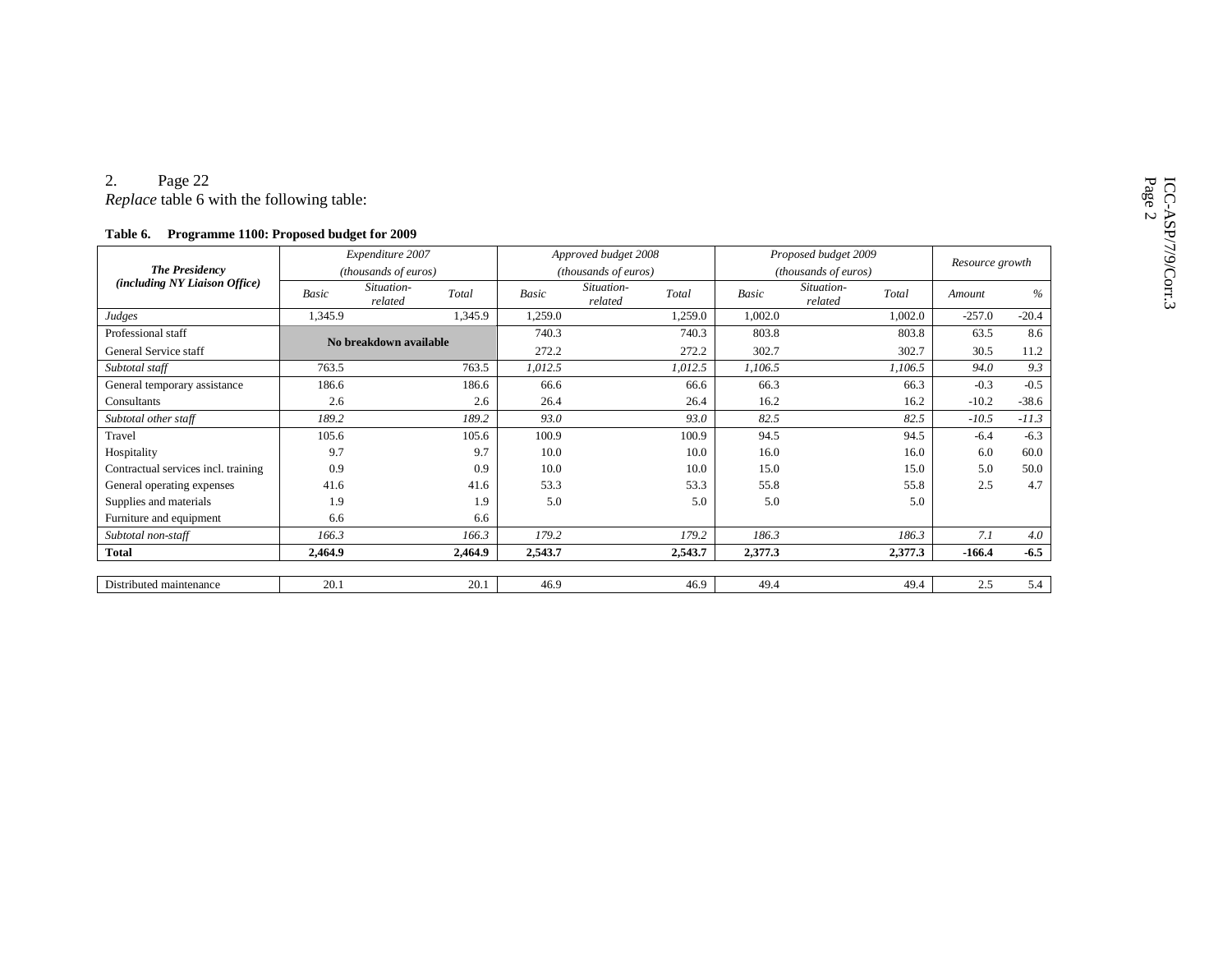3. Page 24, paragraph 90 *Replace* "FTE position"with "established post".

4. Page 24, paragraph 91 *Replace* "FTE"with "established posts".

5. Page 24, paragraph 94 *Replace* the heading "*Two P-3 Associate Legal Officers"*with "*Two P-3 Legal Officers*".

6. Page 25, paragraph 95 *Replace* "FTE position"with "established post".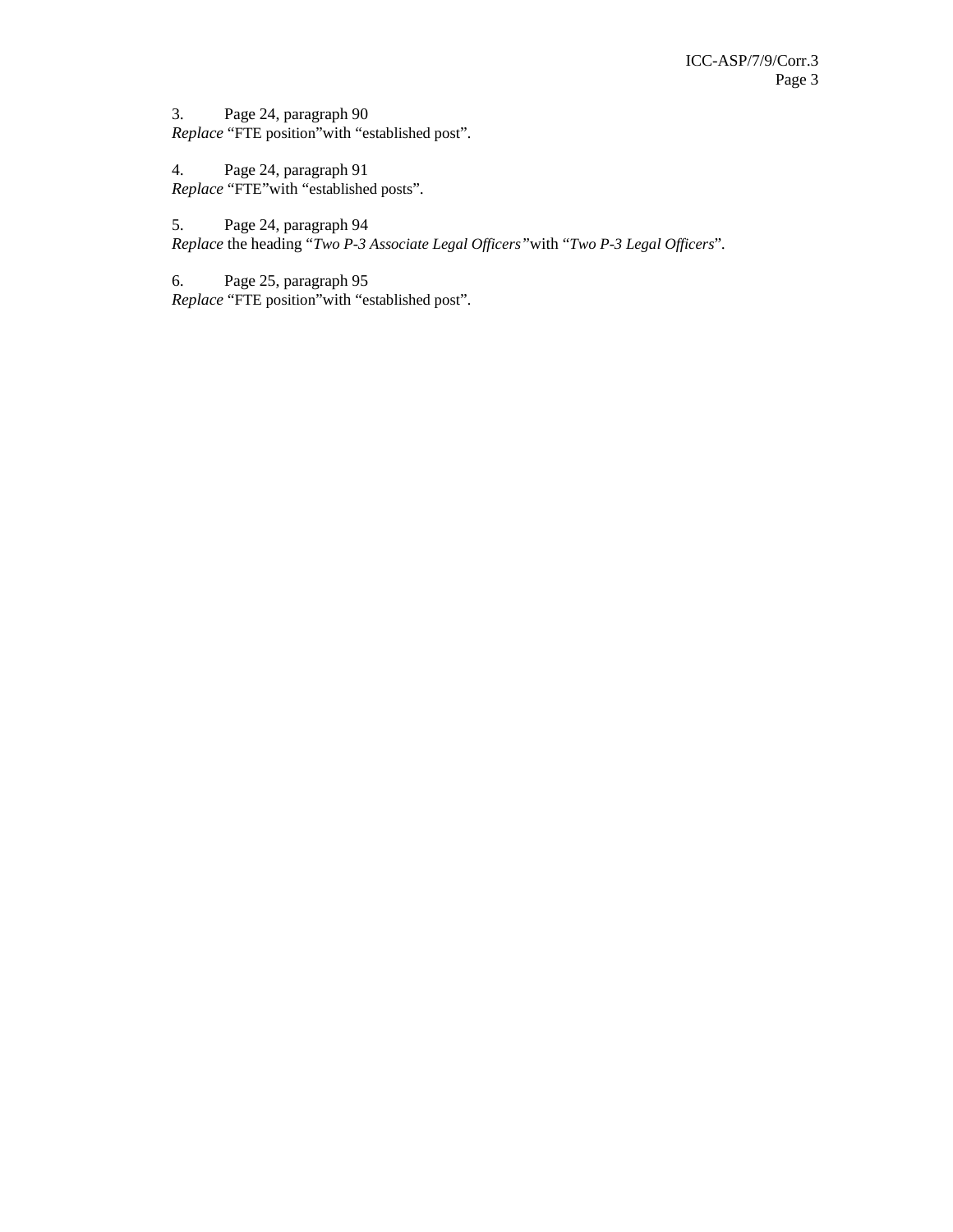| <i>Replace</i> table 9 with the following table:     |                                          |         |         |                                              |         |         |                                              |         |         |                 |          |
|------------------------------------------------------|------------------------------------------|---------|---------|----------------------------------------------|---------|---------|----------------------------------------------|---------|---------|-----------------|----------|
| Programme 1200: Proposed budget for 2009<br>Table 9. |                                          |         |         |                                              |         |         |                                              |         |         |                 |          |
| <b>Chambers</b>                                      | Expenditure 2007<br>(thousands of euros) |         |         | Approved budget 2008<br>(thousands of euros) |         |         | Proposed budget 2009<br>(thousands of euros) |         |         | Resource growth |          |
|                                                      |                                          |         |         |                                              |         |         |                                              |         |         |                 |          |
|                                                      | Judges                                   | 5,772.9 |         | 5,772.9                                      | 5,010.7 |         | 5,010.7                                      | 4,810.0 |         | 4,810.0         | $-200.7$ |
| Professional staff                                   | No breakdown available                   |         | 1,366.4 | 333.9                                        | 1,700.3 | 1,833.4 | 366.3                                        | 2,199.7 | 499.4   | 29.4            |          |
| General Service staff                                |                                          |         | 411.2   | 154.2                                        | 565.4   | 472.0   | 177.0                                        | 649.0   | 83.6    | 14.8            |          |
| Subtotal staff                                       | 1,253.7                                  | 210.8   | 1,464.5 | 1,777.6                                      | 488.1   | 2,265.7 | 2,305.4                                      | 543.3   | 2,848.7 | 583.0           | 25.7     |
| General temporary assistance                         | 371.9                                    | 35.5    | 407.4   | 250.8                                        |         | 250.8   | 135.5                                        | 85.6    | 221.1   | $-29.7$         | $-11.8$  |
| Subtotal other staff                                 | 371.9                                    | 35.5    | 407.4   | 250.8                                        |         | 250.8   | 135.5                                        | 85.6    | 221.1   | $-29.7$         | $-11.8$  |
| Travel                                               | 38.0                                     |         | 38.0    | 126.1                                        | 34.4    | 160.5   | 97.3                                         | 31.5    | 128.8   | $-31.7$         | $-19.8$  |
| Hospitality                                          | 0.3                                      |         | 0.3     | 1.0                                          |         | 1.0     | 1.0                                          |         | 1.0     |                 |          |
| Contractual services incl. training                  | 4.5                                      |         | 4.5     | 15.5                                         |         | 15.5    | 15.0                                         |         | 15.0    | $-0.5$          | $-3.2$   |
| General operating expenses                           |                                          |         |         | 21.0                                         |         | 21.0    |                                              |         |         | $-21.0$         | $-100.0$ |
| Furniture and equipment                              | 18.4                                     |         | 18.4    | 10.0                                         |         | 10.0    |                                              |         |         | $-10.0$         | $-100.0$ |
| Subtotal non-staff                                   | 61.2                                     |         | 61.2    | 173.6                                        | 34.4    | 208.0   | 113.3                                        | 31.5    | 144.8   | $-63.2$         | $-30.4$  |
| <b>Total</b>                                         | 7,459.7                                  | 246.3   | 7,706.0 | 7,212.7                                      | 522.5   | 7,735.2 | 7,364.2                                      | 660.4   | 8,024.6 | 289.4           | 3.7      |
|                                                      |                                          |         |         |                                              |         |         |                                              |         |         |                 |          |
| Distributed maintenance                              | 37.2                                     | 7.6     | 44.8    | 86.6                                         | 13.5    | 100.1   | 106.5                                        | 12.8    | 119.3   | 19.2            | 19.1     |